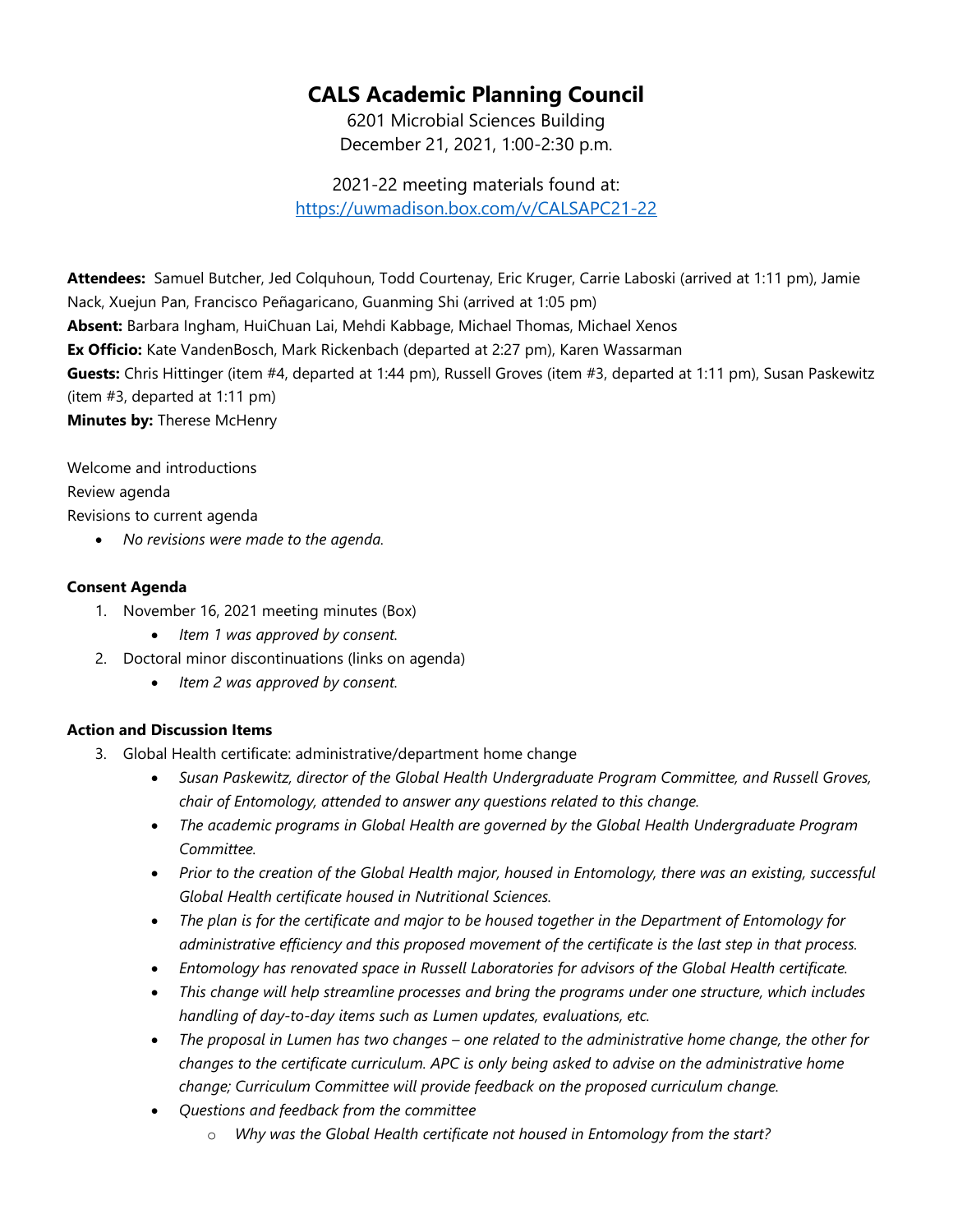- **•** The Global Health certificate predated the major and was housed in Nutritional *Sciences.*
- *The Global Health major was housed in Entomology as it was not a nutritional major and contained more of the agricultural science in which Entomology has expertise, such as pesticides in the environment and infectious diseases.*
- *Functionally the certificate and major have been "living together" but the administrative home change would make this official.*
- o *Is it correct to assume this is a simple step to finalize a change that will produce no administrative burden or financial complications?*

*Yes, that is correct.*

- *Motion to approve administrative/department home change: Colquhoun/Kruger*
- *Vote: 7-0-1; Courtenay abstention*
- 4. Ecology and Evolutionary Biology graduate program: notice of intent
	- *Chris Hittinger, director of the J.F. Crow Institute for Study of Evolution and representing a partnership with the Center for Ecology and the Environment, provided information about the notice of intent (NOI) for the proposed Ecology and Evolutionary Biology (EEB) graduate program and received and addressed APC questions and feedback.*
	- *The proponents of this NOI are seeking a letter of support from CALS.*
	- *There have been efforts to advance an EEB graduate program for quite some time. This iteration joins forces with ecologists and evolutionary biologists which matches the structure at most peer institutions.*
	- *The UW does not have a graduate program in EEB, which feels like a missed opportunity, as there is a strong faculty presence of over 100 faculty in EEB with strong, well-funded research programs, and the community is becoming increasingly organized.*
	- *The NOI presents a stand-alone PhD, but the intent is for students to pursue the EEB PhD jointly with an existing degree program to avoid financial challenges with providing the degree as a stand-alone option.*
	- *Another option considered, as pursuing joint PhD degrees is an unusual occurrence, was reaching out to departmental homes of EEB faculty to see if they were interested in housing this program. However, to date the EEB faculty have not been able to identify a department willing to play that role.*
	- *This program needs to have a willing and enthusiastic partner, which is part of why the Nelson Institute for Environmental Studies has offered to be the administrative home of the program. The Nelson Institute already has experience in managing multidisciplinary degrees.*
	- *Several letters of support from departments have been obtained, but there is not currently a letter of support from Integrative Biology (iBio).*
		- o *L&S has a parallel structure, and their APC will meet and review the NOI to determine next action.*
		- o *There have been several talks with iBio and many of their concerns have already been addressed, so that the proponents of the NOI expect to secure a letter of support from the department.*
	- *Questions and feedback from the committee*
		- o *Did you consider remodeling an existing CALS major for an EEB major?*
			- *It was unclear which CALS degree would be suitable for a remodel.*
			- *CALS degrees are strong and successful in their own right, so it does not seem an appropriate course of action to dismantle existing PhD programs.*
			- *As students can pursue and pair various other programs with the EEB PhD, there does not seem to be a logical departmental fit.*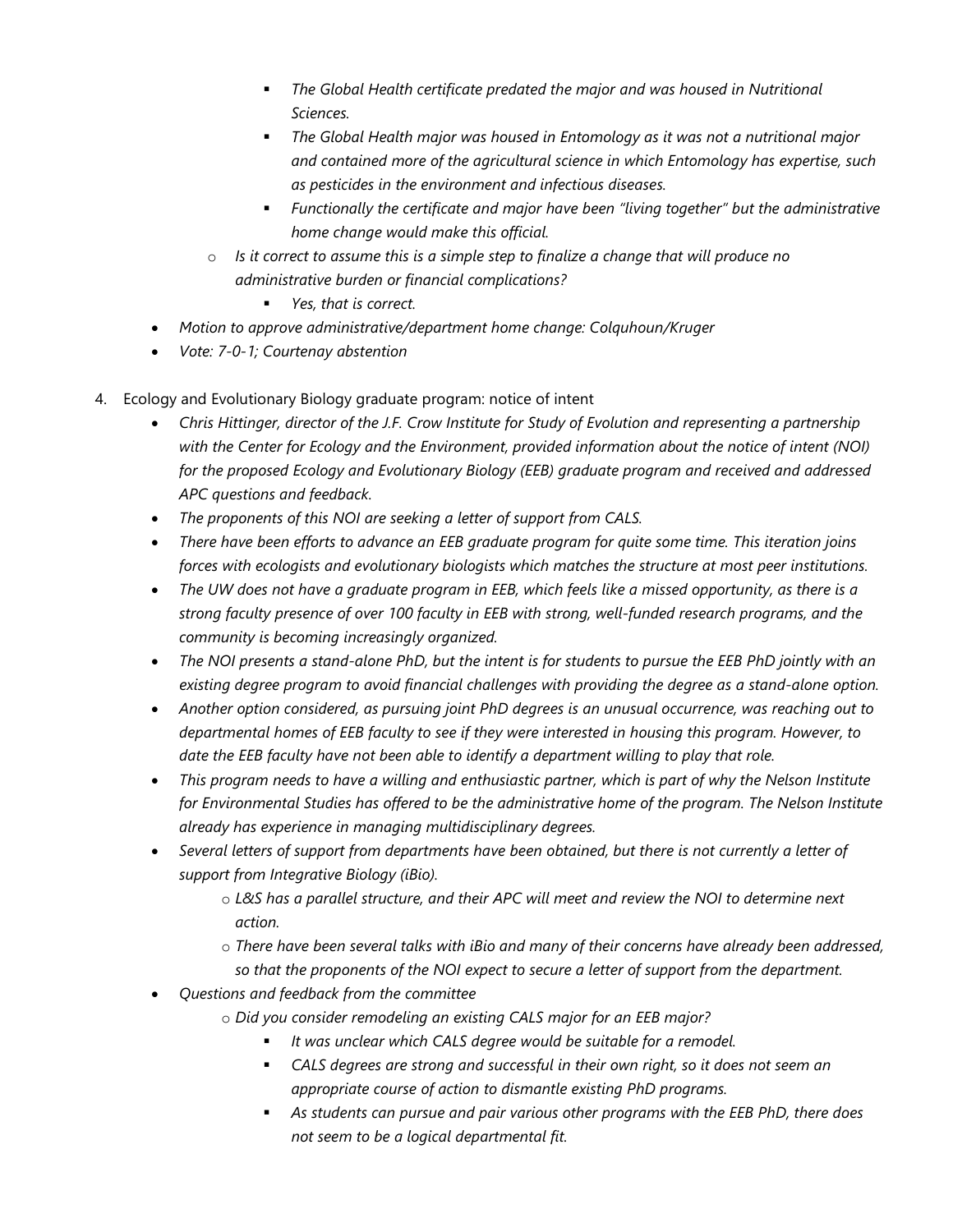- *The proposed NOI doesn't disrupt strengths of existing programs but offers a closer match to market demands.*
- o *Given there are a small number of credits in the program, was a certificate considered?*
	- *A graduate certificate was briefly discussed but generally faculty and staff are not supportive of that option as they do not believe it has the power to recruit students the way a named PhD does.*
	- *Students want credentials that have meaning and resonate with the program with which they identify.*
	- *Peer campuses have EEB graduate programs.*
- o *There are concerns that students would seek the stand-alone EEB degree and be financed by departmental faculty, rather than completing a degree within the department, jointly with EEB. Are there concrete, tangible, financial consequences if this is the case?*
	- *The impact is minimal with the way the budget model is designed, as it is disproportionate concerning where credits come from.*
	- *It would be important that we give appropriate resources to programs and administrative functions, which is not significant if handled by the Nelson Institute.*
	- *A question to consider is what happens and who is responsible if a grant or financial support for a student is lost?*
	- *Some of the concerns expressed about existing PhD programs losing students to the stand-alone EEB program is part of why the NOI proponents favor a joint degree model. They envision the EEB degree to be used by departments as a recruiting tool that can be partnered with their degrees.*
- o *The way this is designed, students may not apply to a department but could apply just to the EEB program, as graduate admissions work differently. How do you see matchmaking with PIs and faculty directors on the application side of this?*
	- *It would depend on the student's primary program whether they rotate or direct admit. The partner programs that sign on would have their own process that would be followed.*
	- *EEB could be a gateway for students looking for studies in that and they could be encouraged to apply to one of the primary programs.*
	- *Graduate coordinators could be matchmakers to other programs and encourage partnering during the recruitment, application, and interview processes.*
- o *If students are pursuing the EEB as a second major, will there be two different sets of prelims and two dissertations?*
	- *The program requirements are written in a way to be flexible and to mirror the requirements of the primary program, with one prelim and one defense.*
		- *Research requirements would be the same; there are two courses specific to the EEB program.*
	- *There would also be a certain number of EEB trainers on the committees, though students considering this option would likely already have the same people on their committee.*
- o *Campus policy dictates that one cannot obtain two credentials for one body of work and clarification was sought relative to how this requirement fits with the EEB coursework.*
	- *Dr. Hittinger indicated that there are separate courses that are not reflected in the NOI but only two separately required courses that are in addition to what students are doing in their primary major.*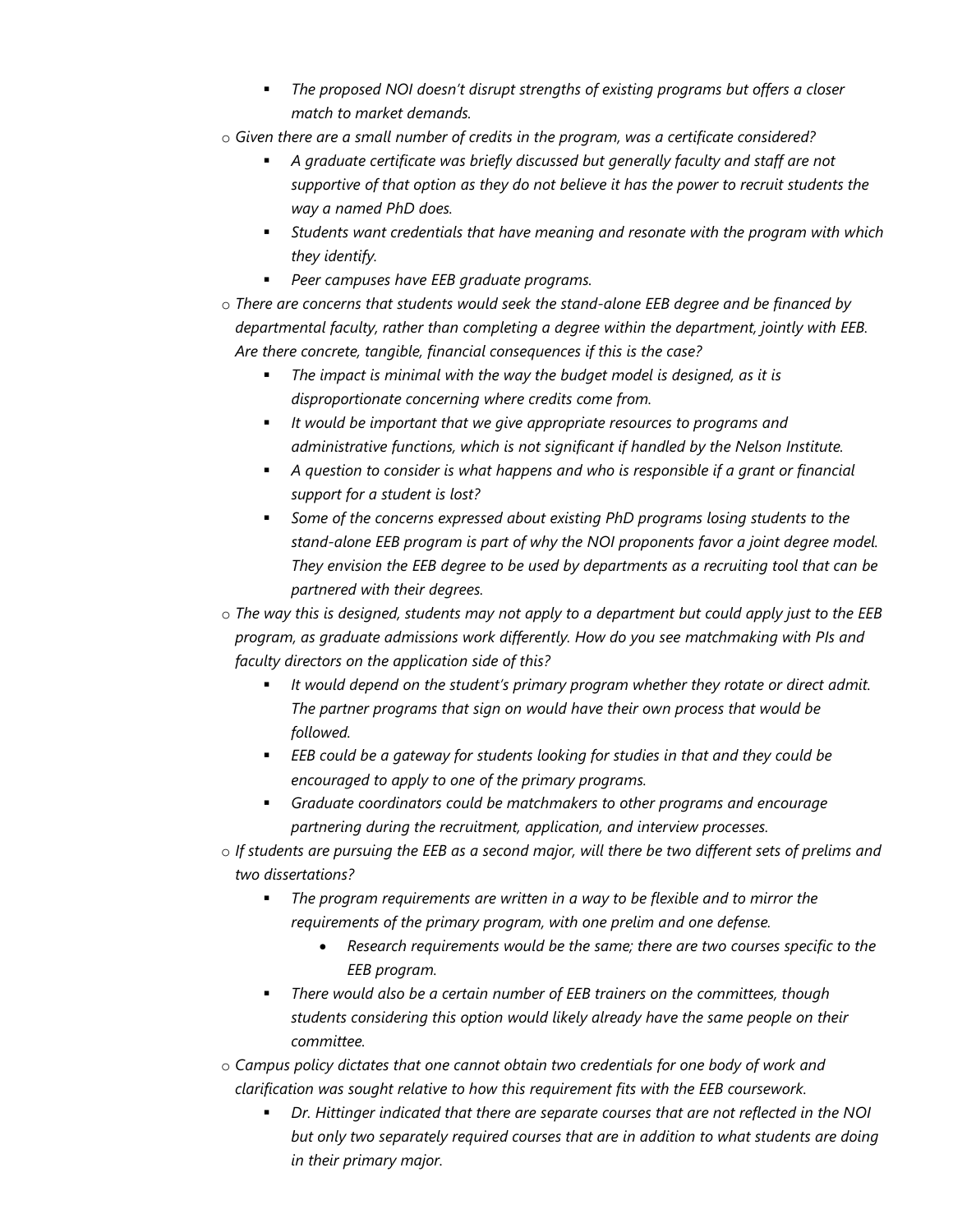- *He also indicated that the program would include whatever else a committee chooses to add and gave the example that iBio has a freeform set of requirements and has chosen coursework that is appropriate.*
- *Hittinger also indicated that the partner programs have recommended electives and required courses.*
- *Karen Wassarman clarified that we do not allow double majors without independent bodies of work and the four credits of work in the two separately required courses are generally not associated with a PhD-level of expectation of coursework.*
- o *Can electives double count for both majors?*
	- *The decision whether an elective can count towards both majors has to do with the independent work counting toward each major. There are explicit rules in the undergraduate domain about this, but given an arrangement like this typically isn't seen in the graduate domain, we may not have the language explicitly governing this but the idea would be the same.*
- o *Should this be a doctoral minor? It seems like less rigorous coursework to obtain a second major than a 9-16 credit doctoral minor.*
	- *That's a good question but as the consent agenda today has a number of doctoral minors being discontinued, EEB program proponents do not think a doctoral minor would attract students to EEB at UW-Madison, especially if they can obtain an EEB PhD at a peer institution.*
- o *From the vantage point of Forest and Wildlife Ecology (FWE), a huge plus of the EEB graduate program is that it would help to recruit students of excellent caliber in this realm that may not otherwise be attracted to the programs offered at the UW.*
- o *Do our competitors offer stand-alone EEB majors or are they also offering double PhD majors in this field?*
	- *The most common arrangement is a stand-alone EEB major. The next most common structure is a university with a broad biology department.*
	- *There is a joint program at Michigan State University and they found an EEB program structure to be advantageous to nurturing and keeping their departments strong.*
- o *If this program would be made a stand-alone doctoral major and not something that is added to another program, what does the group of trainers think that would look like? And is the challenge of creating a stand-alone EEB doctoral major campus politics?*
	- *It is an interesting model that has been considered on and off for several years, but campus politics and finances probably make it not the right model for UW-Madison.*

### 5. CALS dean search update

- *Troy Runge, chair of the CALS dean search and screen committee and originally on the agenda to provide this update was unable to attend so Jamie Nack, also a member of the CALS dean search and screen committee, provided the update on his behalf.*
- *The link referenced on the agenda provides much information about the search including:*
	- o *The approved position vacancy listing (PVL), which closes February 28, 2022.*
	- o *The 16 search and screen committee members, who represent faculty, staff, students, alumni, and stakeholder groups.*
	- o *Information about the upcoming three public listening sessions which are hosted by the search committee and will be held via Zoom.*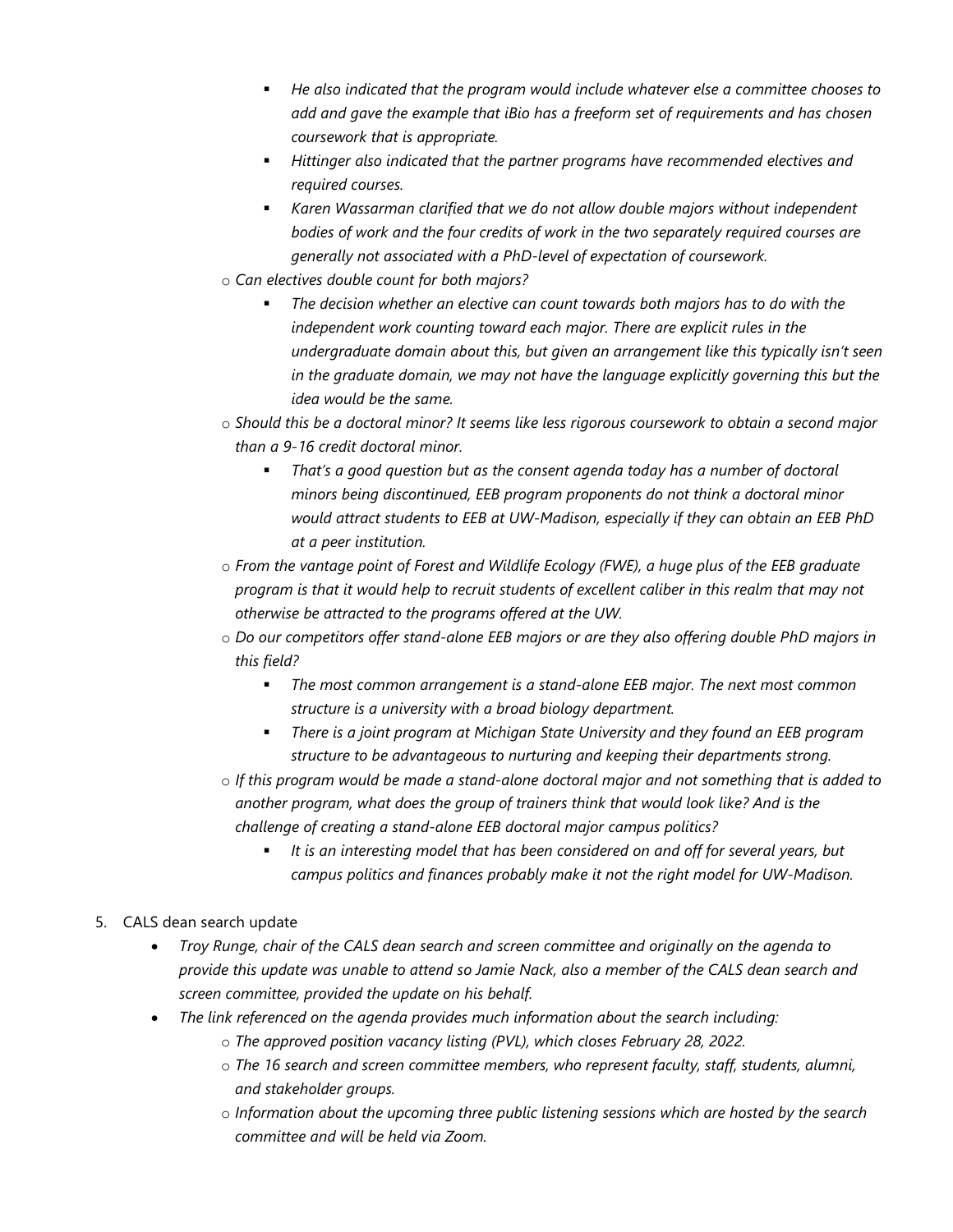o *A link to provide feedback electronically by January 18, 2022, if unable to attend the listening sessions.*

- *The firm Isaacson Miller is assisting with the search.*
- *Isaacson Miller has already conducted listening sessions with the search and screen committee, CALS department chairs, and members of the dean's leadership team to obtain input on what qualities and experience we want to see in the next dean.*
- *The current timeline, which is subject to change, has selecting candidates for the first round of interviews in early March, determining which 3-5 candidates to advance to a final round of interviews and providing that list to Provost Scholz in late March, and having finalists interview on campus at the end of April.*
- *The search committee is encouraging people to either submit applications if they are interested or to submit names of people they'd recommend for the job to the search firm.*
- *Questions and feedback from the committee*
	- o *What is the climate surrounding interviewing in light of the omicron variant?*
		- *The first round of interviews is expected to take place via Zoom. There won't be inperson interviews until the final round, which provides more opportunity to international candidates and people around the country.*
		- *The in-person interviews are expected to take place in April and it is hard to predict what the environment will look like at that time.*
- 6. CALS chief diversity officer search update and onboarding feedback
	- *The college has successful recruited our first chief diversity officer, Louis Macias, which was announced earlier this week.*
	- *He holds a doctorate in education and has worked in student programming, with pre-college students, and as a development officer. He also created a chief diversity officer role at the UW Police Department, where there hadn't been one before.*
	- *He will begin at the start of the spring semester.*
	- *The dean's leadership team is putting thought into his onboarding and how to become acquainted with the college and welcomes the committee's suggestions.*
	- *Questions and feedback from the committee*
		- o *Activities recommended for Dr. Macias's onboarding*
			- *Attend departmental meetings.*
			- *Meet with diversity, equity and inclusion (DEI) committees in individual departments.*
				- *The dean's leadership team expects Dr. Macias to work with the department diversity representatives, who often are on the departmental DEI committee already.*
			- *Engage with stakeholder groups about what they need as far as DEI resources and support.*
		- o *Among CALS departmental committees, there is a lot of duplication of efforts and people addressing issues in slightly different ways. Having someone in Dr. Macias's position bring these different efforts together under a common effort would be useful.*
- 7. Remaining APC discussion on above action items
	- *The APC continued discussion on the EEB NOI feedback.*
		- o *The point about how requirements are structured poses a big question.*
			- *A graduate committee would need to get together and separate out the coursework of a PhD student for each major.*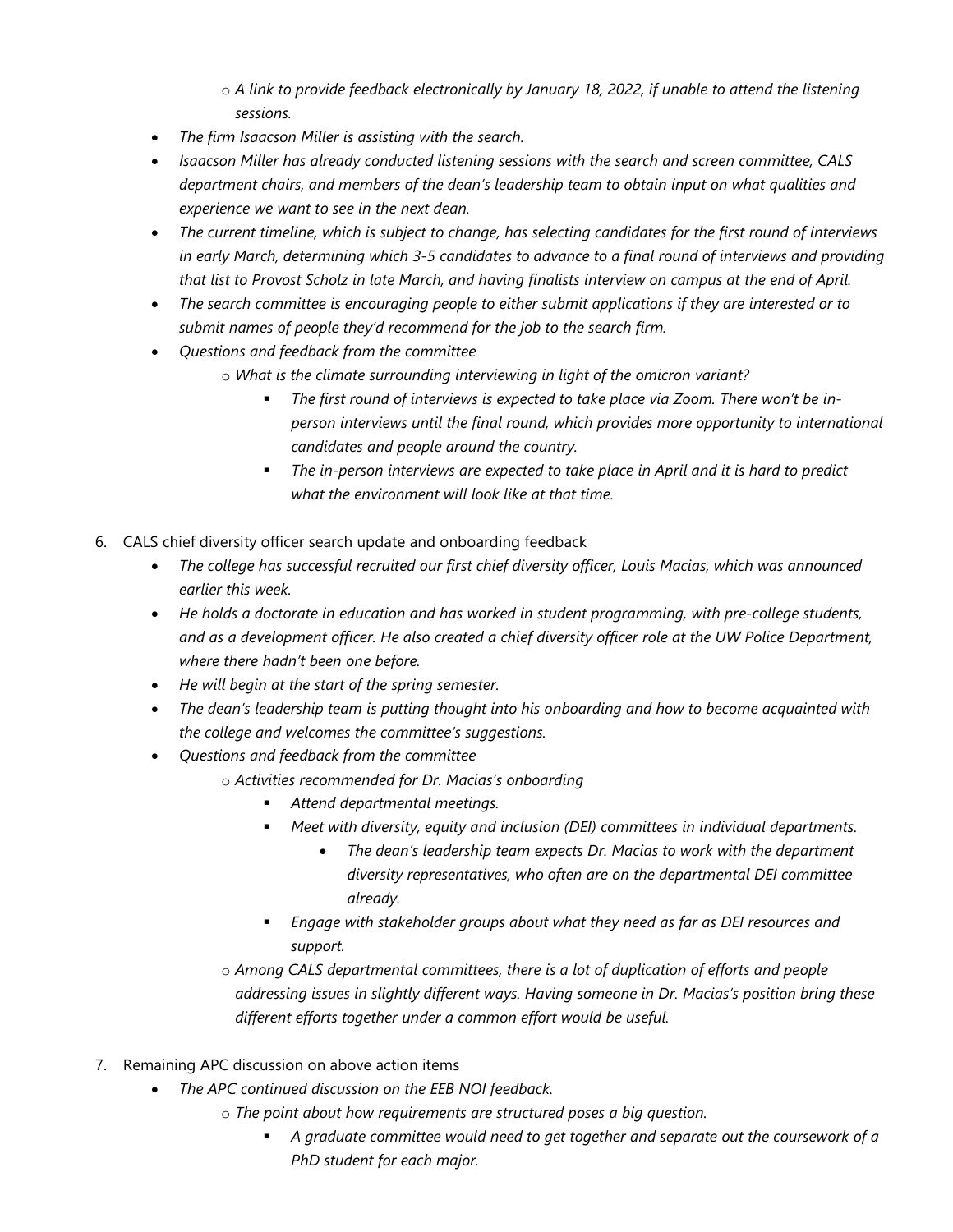- *This could be done, but what would it look like?*
- *This would need to be worked out during the period of planning the new EEB program.*
- **An APC member who pursued a PhD and master's degree from UW-Madison several** *years ago indicated that then only 25% of credits could be shared and that it wasn't hard to get a unique body of work, but he did have to take other courses to complete the PhD requirements.*
- o *Did we understand correctly that this is not structured as a stand-alone program so as not to compete with other programs?*
- *That is what was understood, but this may be less of an obstacle for CALS than L&S.* o *It is not typical for students to complete two PhDs at the same time.*
	- *Many students do not pursue a doctoral minor due to not being able to fit in the coursework with their major coursework, so how could they complete a second major?*
	- *Additionally, what about the funding for a student to get them through the 5+ years it would take to complete a doctoral dual major?*
- o *It was not articulated how to have critical mass of coursework to have enough independent work for two majors.*
- o *This program is a good recruiting tool for departments that are related to EEB. There have been several examples of some of our strongest students who may not be initially attracted to a program such as forestry, as they do not want that label, so drawing them in requires us to use affiliations with iBio or zoology.*
	- *Though this program is a strange vehicle to recruit students, FWE did furnish a letter of support because the department feels the risk is worth the rewards that have the potential to be excellent.*
- o *What are the risks?*
	- *Existing programs may lose students to the new program.*
	- *Programs set stipend rates and if the program was outside a department, this may lead to climate issues and inequity in labs where students are paid differently.*
	- *It's not clear that a joint Ph.D. will be an effective recruiting tool. How will students view it?*
- o *Even though this is the CALS APC giving feedback on behalf of CALS, the NOI is interdisciplinary. How important is it to have buy-in from iBio and L&S?*
	- *They may also feel that having an EEB program is imperative to attract the best students.*
	- *CALS might still opt to support this if support were not forthcoming from L&S and iBio.*
- o *The APC considered the following actions*
	- *Approving the NOI and seeing what the full proposal looks like, but addressing the committee concerns in a letter*
		- *It may be difficult if we support the NOI to have input at a later stage. Approval of the NOI allows the program to continue to plan and is a step that advances the process from UW-Madison to UW System.*
		- *The NOI will set up the future structure and the APC does not seem to like the structure of a primary major intended to be used as a second major.*
		- *This situation is so uncommon, precedent does not exist. The NOI proponents had earlier proposed a second major that was declined by campus and so have adjusted to a primary major used as a second major.*